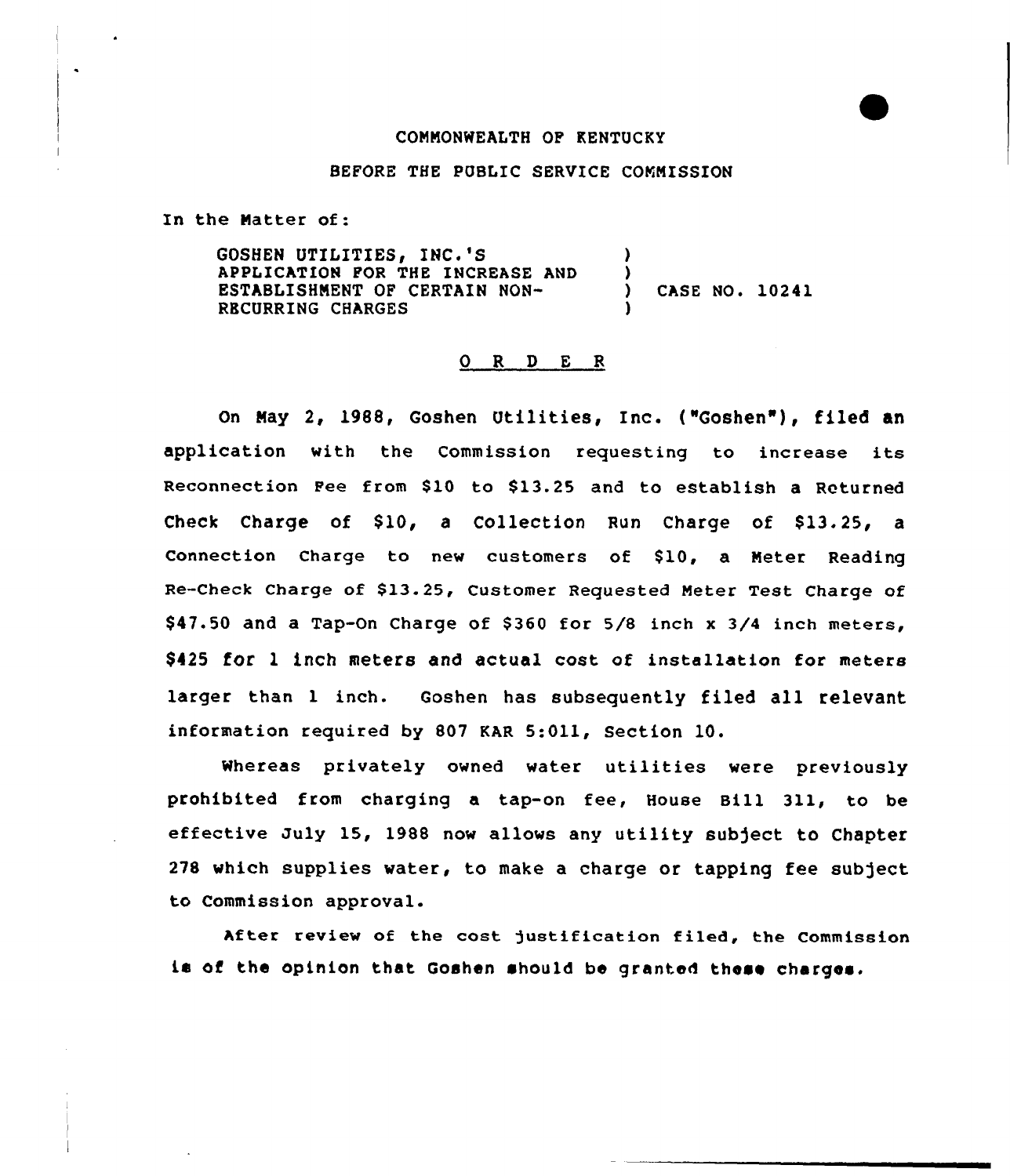## Findinzs and Orders

The Commission, having considered the evidence of record and being advised, is of the opinion and finds that:

1. Goshen should be granted an increase of its Reconnection Pee as set out in Appendix A.

2. Goshen should be allowed to establish a Returned Check Charge, Collection Run Charge, Connection Charge for new customers, a meter Reading Re-Check Charge, a Customer Requested Heter Test, and Tap-On Charges as set out in Appendix A.

3. Goshen shall file within 30 days from the date of this Order its revised tariff sheets setting out the charges approved herein.

4. The Tap-On Charges approved herein shall not be effective before July 15, 1988 per House Bill 311.

BE IT SO ORDERED.

Done at Frankfort, Kentucky, this 27th day of June, 1988.

PUBLIC SERVICE CONMISSION

A. )J

Suri 1 Williams

Attest:

### Executive Director